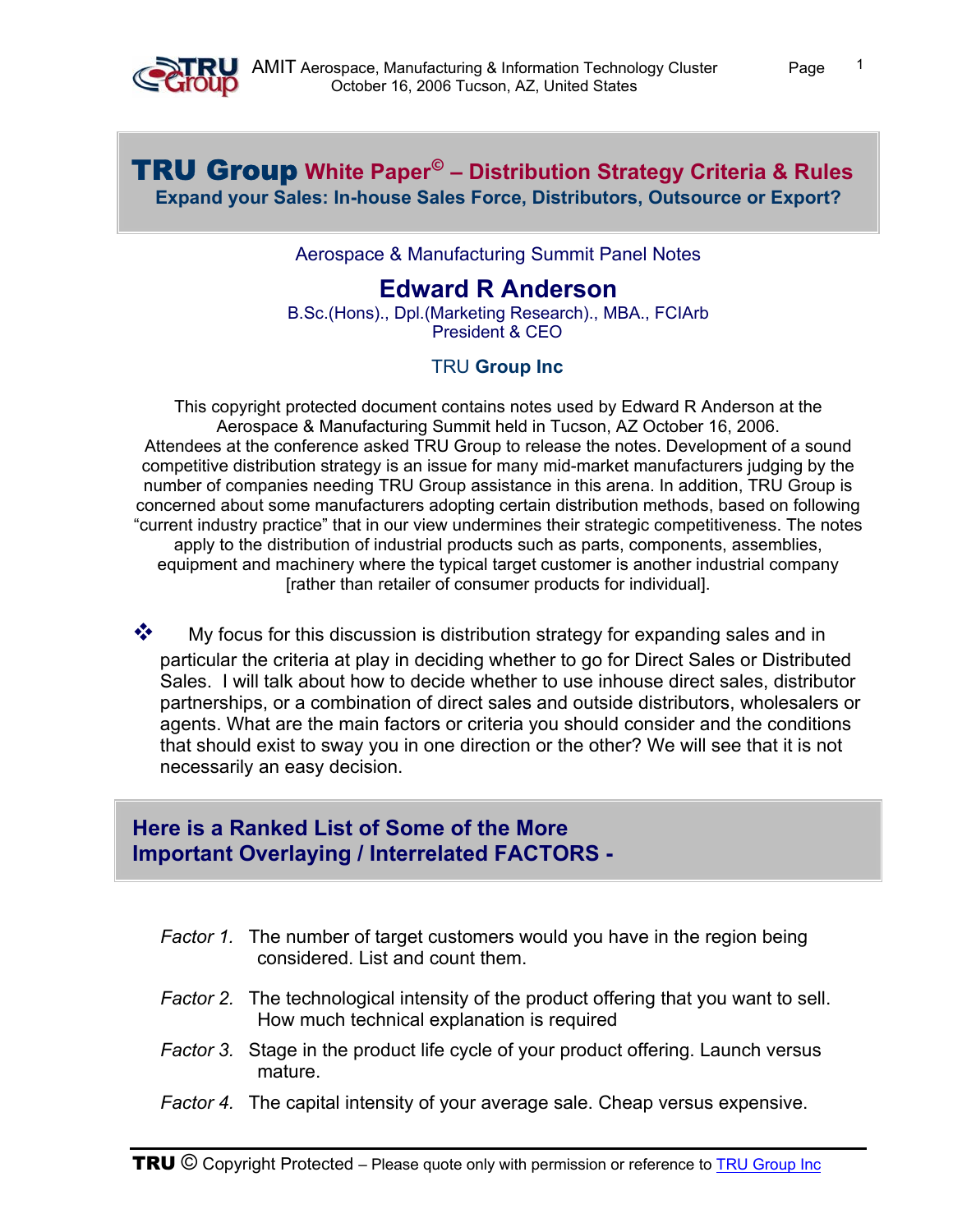

- *Factor 5.* The competitive environment now and afterwards. How would your entry or expansion impact this environment
- *Factor 6.* Industry practice and in particular what is the current distribution or supply chain structure in the region being considered
- *Factor 7.* For exporting, how really foreign is the environment culturally and accessible in time/distance. Is Canada really that foreign?
- *Factor 8.* Costs versus Benefits of each option keeping in mind that if you use distributors you will likely need quite a different promotional mix from direct sales. For example, more advertising to pull your product through the supply chain.

## **Here are the RULES and attendant conditions that apply –**

- Rule A. Use Direct Sales whenever possible. Use this as the underlying philosophy. Why is this? Your customers are your most valuable asset and it is not advisable to have *any* outsider come between you and your target customer –
	- $\checkmark$  With direct sales you can efficiently deal with all aspects of your target customers needs, use effective sales techniques such as team selling, good technical advice and follow up after the sale
	- $\checkmark$  With the use of CRM [customer relationship management], contact management, and the internet direct sales has become much easier than even five years ago.
	- $\checkmark$  Most mid-sized and even large manufacturers have less than one hundred existing key customers and less than 5,000 target customers. These are not large numbers and are easily serviced with state of the art contact management systems
- Rule B. Realize that if you use distributors or agents you still need to market your products. Distributors will seldom have the same customer and marketing orientation that you do –
	- Your distributors target customers may not match yours but reaching your target customers for you is a mission critical matter for your company
	- Your distributors may have near competitive products or alternative solutions and not fully align with your interests
	- May employ pricing and promotion policies which are incompatible with your marketing strategies.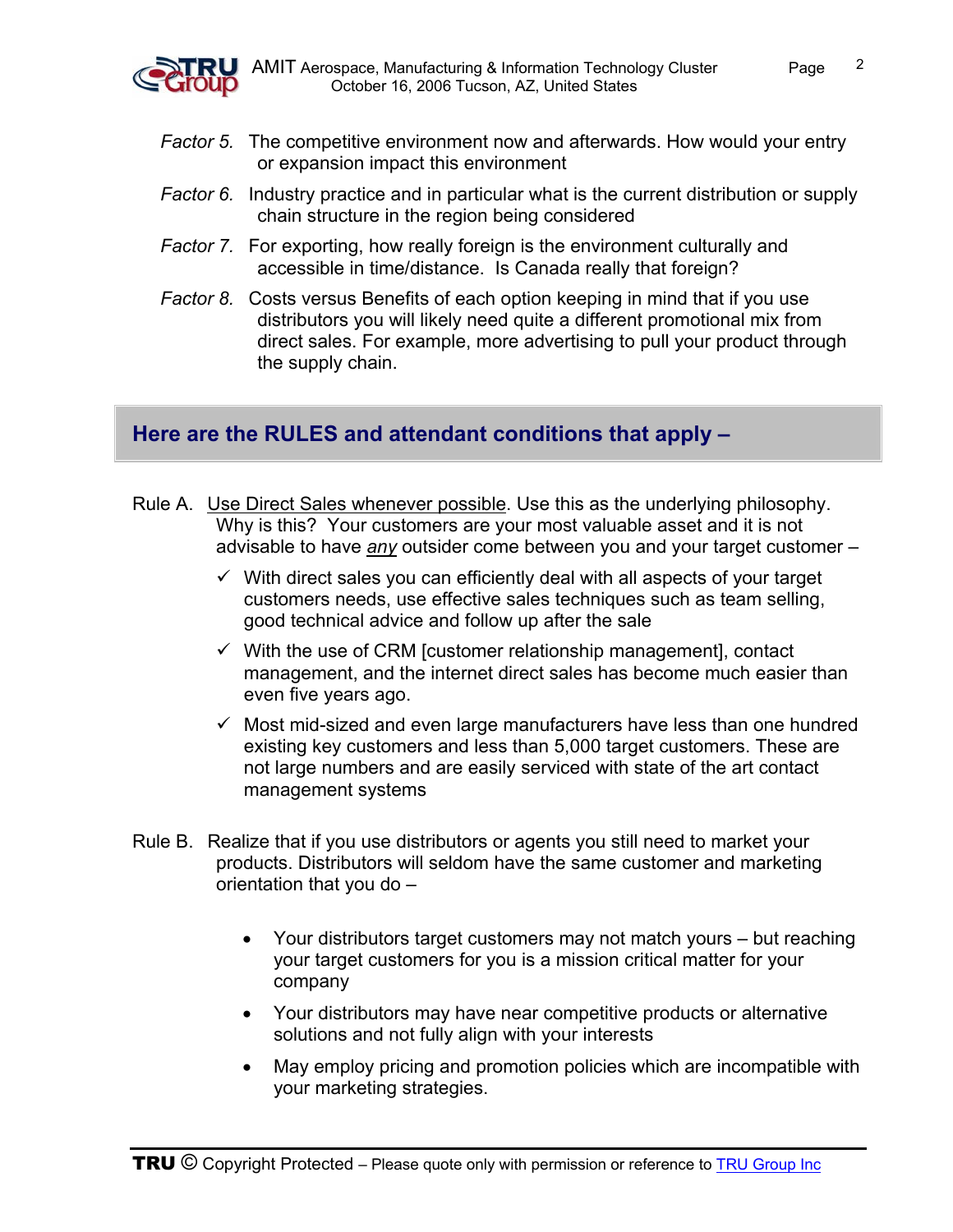

- So your company needs to make adjustments to the other components of your marketing mix – your advertising, pricing, and perhaps even your product strategy when using distributors.

- Rule C. If your product is technology intensive lean towards direct sales. Technology intensive means that technical explanations, significant customization or even modification is required. The customer may be employing outside engineering consultants making communication even more complex. You should know your product better than anyone; rely on a distributor and you risk loosing the customer for a technology intensive producer. [Reverse Rule – If your product is simple then sure you may use outside distributors.]
- Rule D. If your product is new or recently launched that is early in its life cycle lean towards direct sales. The reasons for this are similar to those already discussed for technology intensive products with the complication that your target customer may not have even heard of your product. Obviously, your target customers have to be AWARE of your product before they can take an INTEREST in it, TRY & EVALUATE it before they will ACCEPT & BUY it. [Reverse Rule – If your product is reaching maturity – that is later in its life cycle - you may use or switch to outside distributors]
- Rule E. If your product is capital intensive lean towards direct sales. If you are selling plant, large pieces of equipment or high cost devices or components lean towards direct sales. [Reverse Rule – If your product is low cost, a material or maintenance/replacement item you may use distributors]
- Rule F. Think of how your entry to or expansion into your target market will impact that market. Research and gather intelligence on the market place – especially competition - before making distribution strategy decisions. Who is going to be the winners and losers and what will their reaction be. There are very few if any Blue Oceans with no competition. [Reverse Rule – Go into a market with blinders on at your peril].
- Rule G. Do not necessarily follow industry practice when it comes to distribution strategy. Don't get caught up in the so called latest techniques – the "what companies are doing now" syndrome. Whole industries can be misdirected and wrong. Business school professors are many times too ivory tower in their pronouncements yet they are frequently followed like sheep to slaughter by industry. You may remember that "partnering" with customers was a really big thing in the nineties until suppliers started losing customers when they placed too much burden on the buyer. {Blue Ocean Strategy new in 2005 - don't even ask!!}. Buyers went elsewhere for proper customer service. Now there seems to be a dangerous trend towards "outsourcing" marketing & sales – to me a total contradiction in terms! [Reverse Rule – Develop a distribution method that fits best with YOUR OWN marketing objectives and strategies.]